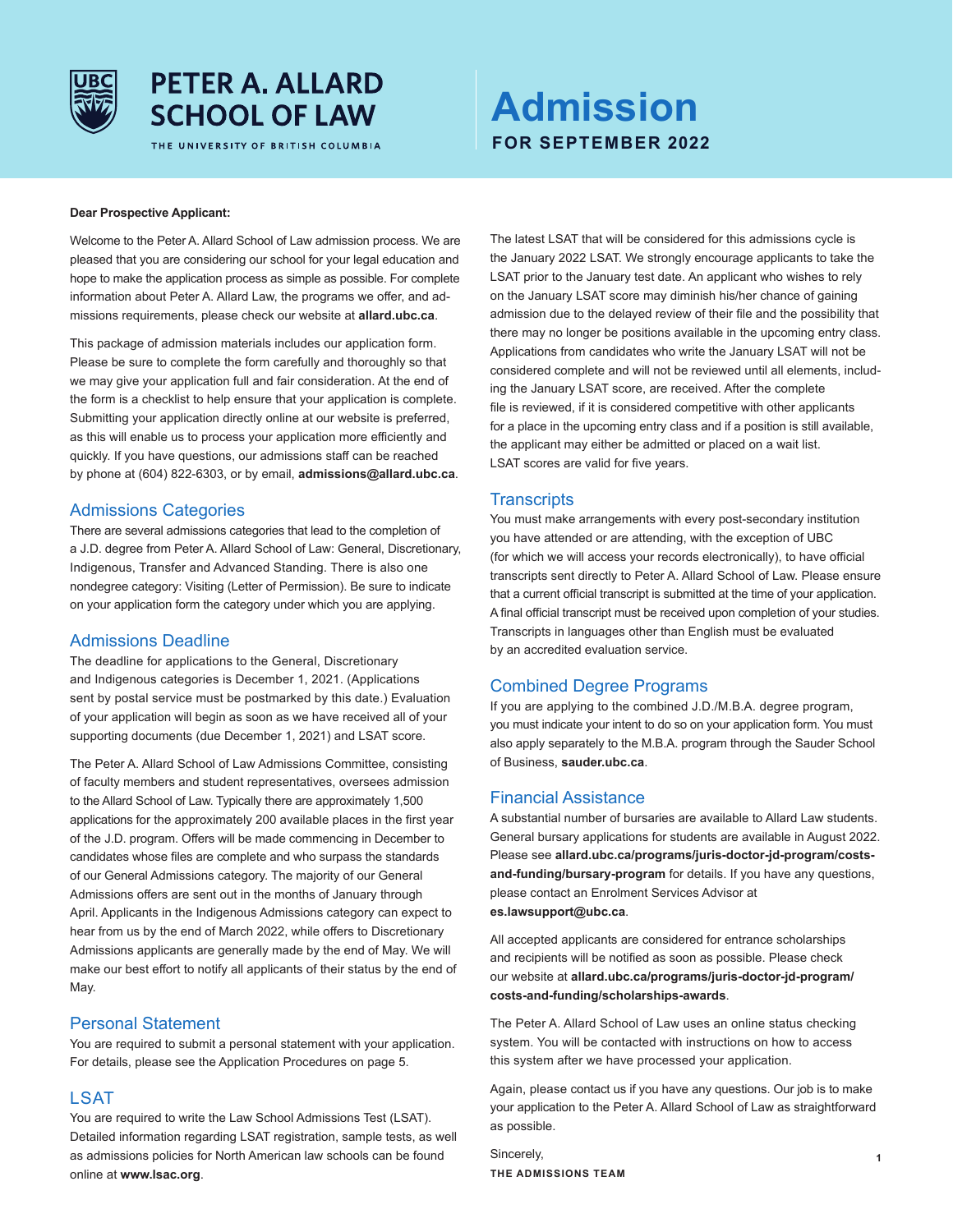

## **PETER A. ALLARD SCHOOL OF LAW**

THE UNIVERSITY OF BRITISH COLUMBIA

**Online applications are preferred. Do not submit this form if you have already applied online. All information must be printed or typewritten.**

## Please consider me in one of the following categories:

#### **Degree Program Categories Canadian Algebra 1 Algebra 2 Deptions**

- $\Box$  General (DEADLINE: DECEMBER 1)  $\Box$  Full-time
- $\Box$  Discretionary (DEADLINE: DECEMBER 1)  $\Box$  Part-time
- $\Box$  Indigenous (DEADLINE: DECEMBER 1)
- J.D./MBA (DEADLINE: DECEMBER 1)
- Transfer (DEADLINE: APRIL 30)
- Advanced Standing (DEADLINE: APRIL 30)

**Non-Degree Program Category** (DEADLINE: APRIL 30)

- Visiting (Letter of Permission)
- □ Full Year
- $\square$  Fall
- $\Box$  Spring

## **Admission Application**

**PETER A. ALLARD SCHOOL OF LAW FOR SEPTEMBER 2022**

## **Return Completed Applications to:**

Peter A. Allard School of Law 1822 East Mall, Vancouver, BC V6T 1Z1

 **I have enclosed the September 2022 Application Fee of \$96.75**

Cheques must be made payable to: Allard School of Law. The application fee is non-refundable.

 All paper applications must be accompanied by a cheque or bank draft, made payable to "Peter A. Allard School of Law". At this time we cannot accept credit card payments for paper applications. If you would like to pay by credit card, you will need to apply online.

- **+** Application deadline: DECEMBER 1, 2021 (APRIL 30, 2022 FOR UPPER YEARS)
- **+** Document deadline: DECEMBER 1, 2021 (FIRST WEEK OF JUNE FOR UPPER YEARS)
- **+** Deadline for final transcripts upon completion of undergraduate degree: JUNE 30, 2022
- **+** Last LSAT accepted JANUARY 2022

| <b>Personal Data</b> |  |  |  |  |             |  |  |  |                                    |
|----------------------|--|--|--|--|-------------|--|--|--|------------------------------------|
| LAST OR FAMILY NAME  |  |  |  |  |             |  |  |  |                                    |
| FIRST OR GIVEN NAME  |  |  |  |  | MIDDLE NAME |  |  |  |                                    |
| PREVIOUS LAST NAME   |  |  |  |  |             |  |  |  |                                    |
| PREFERRED NAME       |  |  |  |  |             |  |  |  | UBC STUDENT NUMBER (if applicable) |
|                      |  |  |  |  |             |  |  |  |                                    |

|                                    |     | GENDER: □ Man □ Woman □ Non-Binary              |  |
|------------------------------------|-----|-------------------------------------------------|--|
| DATE OF BIRTH (Year / Month / Day) |     | □ Two-Spirited □ Not Listed □ Prefer not to say |  |
| CANADIAN SOCIAL INSURANCE NUMBER   | OR. | US SOCIAL SECURITY NUMBER                       |  |
| <b>COUNTRY OF BIRTH</b>            |     |                                                 |  |
|                                    |     |                                                 |  |
| FIRST LANGUAGE                     |     | OTHER LANGUAGES                                 |  |
|                                    |     |                                                 |  |

## For Application Correspondence

| Mailing Address: NOTICE IN WRITING REQUIRED OF ANY CHANGE |  |  |  |  |  |  |                         |  |           |  |                                  |  |  |  |                        |  |
|-----------------------------------------------------------|--|--|--|--|--|--|-------------------------|--|-----------|--|----------------------------------|--|--|--|------------------------|--|
| NUMBER / STREET                                           |  |  |  |  |  |  |                         |  |           |  |                                  |  |  |  |                        |  |
|                                                           |  |  |  |  |  |  |                         |  |           |  |                                  |  |  |  |                        |  |
| <b>CITY OR TOWN</b>                                       |  |  |  |  |  |  |                         |  |           |  |                                  |  |  |  |                        |  |
|                                                           |  |  |  |  |  |  |                         |  |           |  |                                  |  |  |  |                        |  |
| PROVINCE/STATE                                            |  |  |  |  |  |  |                         |  |           |  |                                  |  |  |  |                        |  |
|                                                           |  |  |  |  |  |  |                         |  |           |  |                                  |  |  |  |                        |  |
| COUNTRY                                                   |  |  |  |  |  |  |                         |  |           |  |                                  |  |  |  | POSTAL CODE / ZIP CODE |  |
|                                                           |  |  |  |  |  |  |                         |  |           |  |                                  |  |  |  |                        |  |
| AREA CODE                                                 |  |  |  |  |  |  | TELEPHONE NUMBER (WORK) |  | AREA CODE |  | <b>I TELEPHONE NUMBER (HOME)</b> |  |  |  |                        |  |
|                                                           |  |  |  |  |  |  |                         |  |           |  |                                  |  |  |  |                        |  |
| EMAIL                                                     |  |  |  |  |  |  |                         |  |           |  |                                  |  |  |  |                        |  |
|                                                           |  |  |  |  |  |  |                         |  |           |  |                                  |  |  |  |                        |  |
| DATE UNTIL WHICH THIS ADDRESS APPLIES                     |  |  |  |  |  |  |                         |  |           |  |                                  |  |  |  |                        |  |
|                                                           |  |  |  |  |  |  |                         |  |           |  |                                  |  |  |  |                        |  |
|                                                           |  |  |  |  |  |  |                         |  |           |  |                                  |  |  |  |                        |  |

#### Permanent Address (IF DIFFERENT)

| NUMBER / STREET                                   |                        |
|---------------------------------------------------|------------------------|
| <b>CITY OR TOWN</b>                               |                        |
| PROVINCE/STATE                                    |                        |
| COUNTRY                                           | POSTAL CODE / ZIP CODE |
| <sub>I</sub> TELEPHONE NUMBER (HOME)<br>AREA CODE |                        |
|                                                   |                        |

| Person to Contact in Case of Emergency |                                   |              |
|----------------------------------------|-----------------------------------|--------------|
| <b>NAME</b>                            | AREA CODE <b>TELEPHONE NUMBER</b> | RELATIONSHIP |
|                                        |                                   |              |

## **Citizenship**

 $\Box$  Other  $\Box$ 

IMMIGRATION STATUS: NON-CANADIANS MUST SUBMIT PROOF OF IMMIGRATION WITH APPLICATION

 $\Box$  Student Authorization

□ Intended Student Authorization

□ Permanent Resident (Landed Immigrant)

□ Visitor or Other Visa

Date of Entry into Canada

| (Year / Month / Day)        |  |  |  |
|-----------------------------|--|--|--|
| .                           |  |  |  |
| Please also complete page 3 |  |  |  |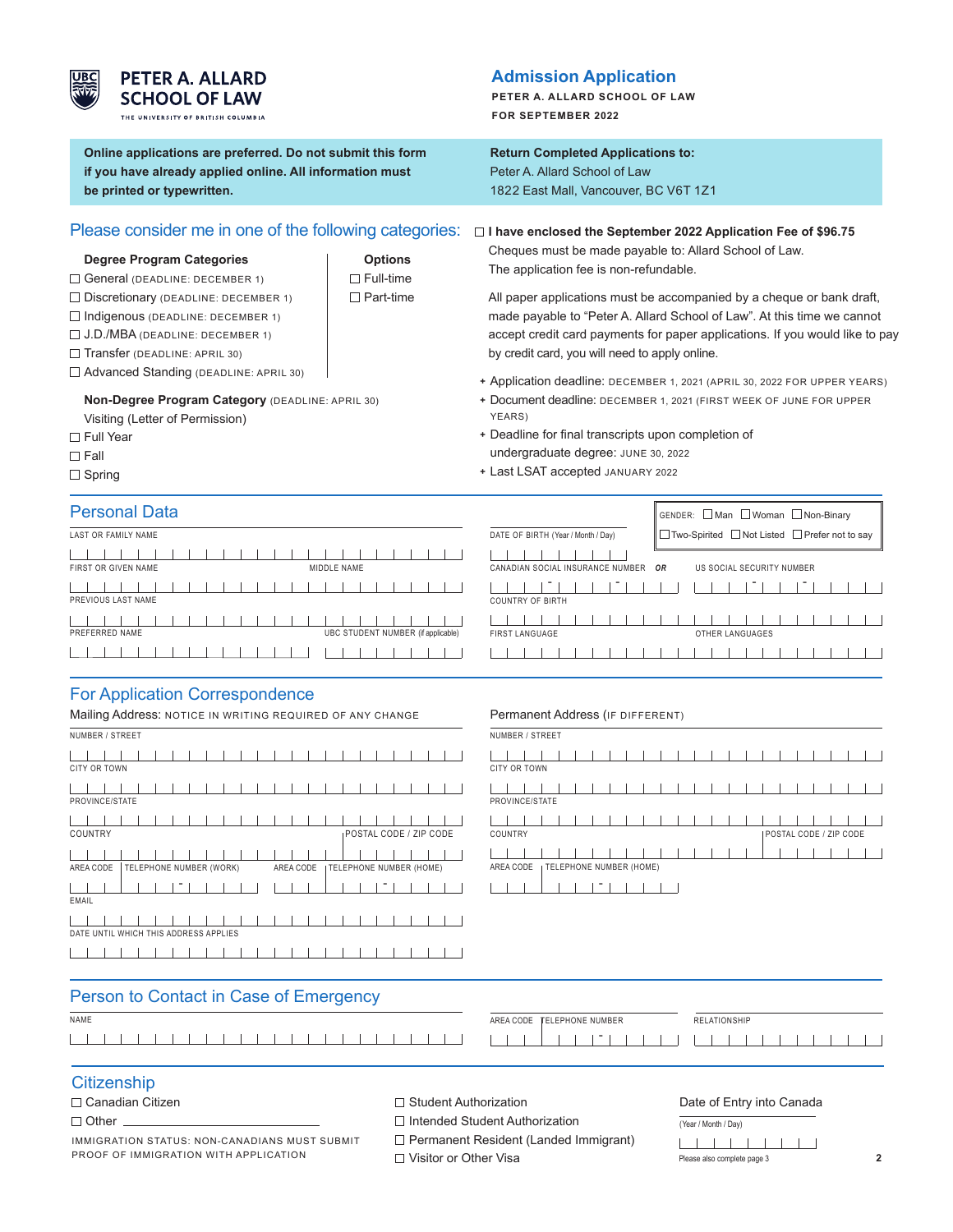

## **Admission Application**

**PETER A. ALLARD SCHOOL OF LAW FOR SEPTEMBER 2022**

## Academic History

| 1.0499111011100111<br>Last Secondary School Attended                                                                                                                                                                   |                                                                                                                                                                                                                                                         |                                  |  |  |  |  |  |  |  |  |
|------------------------------------------------------------------------------------------------------------------------------------------------------------------------------------------------------------------------|---------------------------------------------------------------------------------------------------------------------------------------------------------------------------------------------------------------------------------------------------------|----------------------------------|--|--|--|--|--|--|--|--|
| NAME OF SCHOOL                                                                                                                                                                                                         | PROVINCE / COUNTRY<br>GRADE/LEVEL                                                                                                                                                                                                                       | <b>GRADUATION</b> (Year / Month) |  |  |  |  |  |  |  |  |
|                                                                                                                                                                                                                        |                                                                                                                                                                                                                                                         |                                  |  |  |  |  |  |  |  |  |
| List Every Post-Secondary Institution Attended or Currently Attending (BEGINNING WITH FIRST UNDERGRADUATE DEGREE GRANTED)                                                                                              |                                                                                                                                                                                                                                                         |                                  |  |  |  |  |  |  |  |  |
| NAME OF INSTITUTION                                                                                                                                                                                                    | PROVINCE / COUNTRY<br>FROM (Year / Month)                                                                                                                                                                                                               | TO (Year / Month)                |  |  |  |  |  |  |  |  |
|                                                                                                                                                                                                                        |                                                                                                                                                                                                                                                         |                                  |  |  |  |  |  |  |  |  |
| DEGREE                                                                                                                                                                                                                 |                                                                                                                                                                                                                                                         | <b>GRADUATION</b> (Year / Month) |  |  |  |  |  |  |  |  |
|                                                                                                                                                                                                                        |                                                                                                                                                                                                                                                         |                                  |  |  |  |  |  |  |  |  |
| NAME OF INSTITUTION                                                                                                                                                                                                    | PROVINCE / COUNTRY<br>FROM (Year / Month)                                                                                                                                                                                                               | TO (Year / Month)                |  |  |  |  |  |  |  |  |
| DEGREE                                                                                                                                                                                                                 |                                                                                                                                                                                                                                                         | <b>GRADUATION</b> (Year / Month) |  |  |  |  |  |  |  |  |
|                                                                                                                                                                                                                        |                                                                                                                                                                                                                                                         |                                  |  |  |  |  |  |  |  |  |
| NAME OF INSTITUTION                                                                                                                                                                                                    | PROVINCE / COUNTRY<br>FROM (Year / Month)                                                                                                                                                                                                               | TO (Year / Month)                |  |  |  |  |  |  |  |  |
|                                                                                                                                                                                                                        |                                                                                                                                                                                                                                                         |                                  |  |  |  |  |  |  |  |  |
| DEGREE                                                                                                                                                                                                                 |                                                                                                                                                                                                                                                         | <b>GRADUATION</b> (Year / Month) |  |  |  |  |  |  |  |  |
|                                                                                                                                                                                                                        |                                                                                                                                                                                                                                                         |                                  |  |  |  |  |  |  |  |  |
| NAME OF INSTITUTION                                                                                                                                                                                                    | PROVINCE / COUNTRY<br>FROM (Year / Month)                                                                                                                                                                                                               | TO (Year / Month)                |  |  |  |  |  |  |  |  |
| DEGREE                                                                                                                                                                                                                 |                                                                                                                                                                                                                                                         | <b>GRADUATION</b> (Year / Month) |  |  |  |  |  |  |  |  |
|                                                                                                                                                                                                                        |                                                                                                                                                                                                                                                         |                                  |  |  |  |  |  |  |  |  |
| Have you ever failed a year or been disciplined in an undergraduate program or been<br>required to withdraw from UBC or another college or university?<br>$\Box$ Yes $\Box$ No<br>If yes, please name the institution: | Have you ever applied to this law school before?<br>$\Box$ Yes $\Box$ No<br>If yes, what year?                                                                                                                                                          |                                  |  |  |  |  |  |  |  |  |
| Have you ever attended another law school?<br>$\Box$ Yes $\Box$ No<br>If yes, what school and for how many years? (Please give dates of attendance.)                                                                   | What was the result?<br>$\Box$ Withdrawn $\Box$ Accepted $\Box$ Rejected<br>While attending at a post-secondary institution, have allegations of misconduct,                                                                                            |                                  |  |  |  |  |  |  |  |  |
| Have you ever failed a year, been required to withdraw or voluntarily withdrawn from<br>another law school?<br>$\Box$ Yes $\Box$ No<br>If yes, please provide details:                                                 | including academic misconduct, ever been made against you or have you ever been<br>suspended, required to withdraw, expelled or penalized by a post-secondary sintitution<br>for misconduct?<br>$\Box$ Yes $\Box$ No<br>If yes, please provide details: |                                  |  |  |  |  |  |  |  |  |
| <b>LSAT</b><br>Please indicate the date(s) (written or to be written) and the score(s) of the Law School Admissions Test.                                                                                              |                                                                                                                                                                                                                                                         |                                  |  |  |  |  |  |  |  |  |
| DATE(S) (Year / Month)                                                                                                                                                                                                 | <b>SCORE(S) IF KNOWN</b>                                                                                                                                                                                                                                |                                  |  |  |  |  |  |  |  |  |

| DATE(S) (Year / Month)                                  | SCORE(S) IF KNOWN         |
|---------------------------------------------------------|---------------------------|
|                                                         |                           |
| DATE(S) (Year / Month)                                  | <b>ISCORE(S) IF KNOWN</b> |
|                                                         |                           |
|                                                         |                           |
| LSAT Account Number or SIN / SSN (to access LSAT score) |                           |
| ACCOUNT NUMBER                                          |                           |
|                                                         |                           |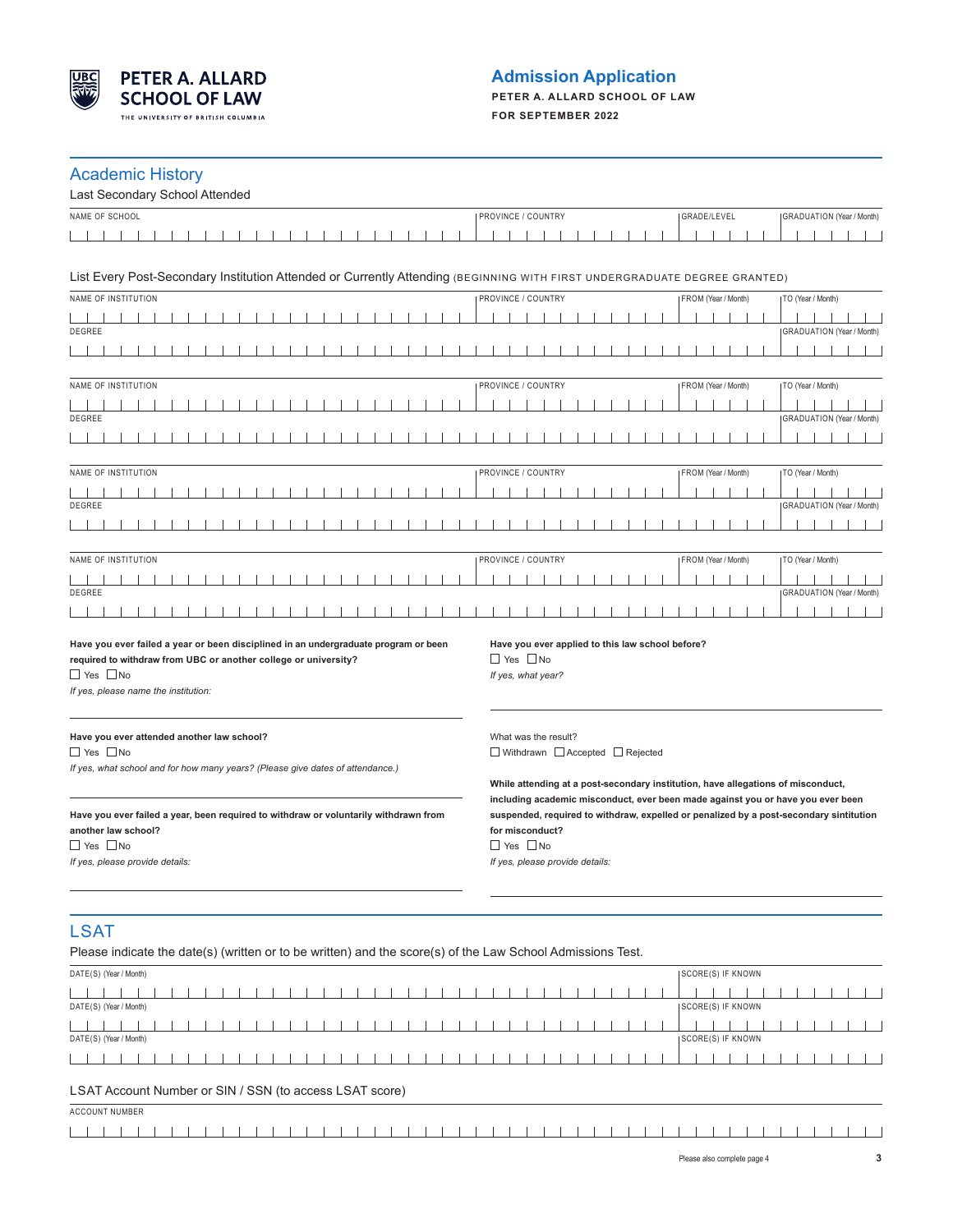

## **Admission Application**

**PETER A. ALLARD SCHOOL OF LAW FOR SEPTEMBER 2022**

#### Collection and Use of Personal Information

 The University collects, uses, retains and discloses personal information in accordance with the Freedom of Information and Protection of Privacy Act (FIPPA), R.S.B.C. 1996, c.165 as amended. Personal information provided on this application is collected pursuant to the University Act, R.S.B.C. 1996, c.468, as amended, and FIPPA. The information will be used by the University including without limitation for the purposes of:

- **+** admission, registration, graduation and other decisions on your academic status
- **+** operating athletic, residential, alumni and other UBC related programs (including issuing UBC Card and U-Pass).

 The University may share and disclose personal information as follows:

- **+** within the University to carry out its mandate and operations
- **+** to UBC student societies and UBC Alumni Association
- **+** to other educational institutions
- **+** to professional organizations
- **+** Law School Admission Council
- **+** to the provincial government
- **+** to entities participating in or operating UBC related programs (eg. U-Pass)

**Declaration** 

- **+** I agree that my secondary and post-secondary grades may be released to UBC. I will notify Undergraduate Admissions of any additional post-secondary studies taken subsequent to the date of this application.
- **+** I accept that if, in reading and completing this application, I knowingly or carelessly provided untrue or incomplete information, (a) any offer of admission, whether accepted or not, may be withdrawn by UBC; (b) I may be required to withdraw from UBC; (c) I may be subject to academic discipline.
- **+** I agree that UBC may verify the information provided by contacting the relevant institution or any secondary or post-secondary institutions not listed in this application.
- **+** I accept that information on falsified documents is shared with the Association of Universities and Colleges of Canada.
- **+** I agree that my name may be released to my school or school district if I am a Scholarship recipient.
- **+** I agree, if admitted to UBC, to comply with the UBC calendar and all the rules and regulations of the University, present and future.
- **+** I hereby certify that all statements made in connection with this application and all supplementary information submitted by me are true and correct. I understand that Peter A. Allard School of Law does not admit all persons who apply for admission and that the selection of applications for admission is solely within the discretion of Peter A. Allard School of Law.

 Information may be disclosed to third parties by UBC for statistical and research purposes including without limitation to conduct surveys in order to gain feedback from its students regarding their experiences at UBC.

 The student societies of UBC are the UBC Alma Mater Society and UBC Okanagan Students' Union and all of their associated constituency organizations ("UBC Student Societies"). The UBC Student Societies are separate legal entities from the University.

 Disclosure of personal information to UBC Student Societies include full name, student number, year level, faculty of study, membership to organization, and e-mail address. UBC Student societies use this personal information to:

- **+** run elections
- **+** manage their membership
- **+** administer student programs (including the UBC Alma Mater Society and Graduate Student Society Health & Dental Plan)
- **+** communicate with their membership

 Students may choose to opt-out of disclosing the abovementioned personal information to the UBC Student Societies by indicating so on the Student Service Centre.

- **+** I hereby authorize and consent to the release of information and documentation from my admission file, including copies of my application form, transcripts and letters of reference, for use in carrying out the duties of members of the Admission Committee, any scholarship or bursary selection committees appointed by the Dean or Peter A. Allard School of Law, the Law School Admission Council's Panel on Misconduct and Irregularities in the Admission Process and the Law Foundation of British Columbia.
- **+** I also authorize the release to other law schools and/or the Program of Legal Studies for Native People of information with respect to whether I have accepted a place in the University of British Columbia J.D. program.
- **+** If I am the recipient of a Scholarship, Prize or Award I give Peter A. Allard School of Law and the University permission to provide the award donor with my name and year of study and to publish my name, year of study and/or picture in any lists of scholarship, prize or award winners or publicity associated with scholarship, prize or award winners, and, if I am awarded a Bursary, I give the University permission to provide the Faculty with my name and the name of my Bursary.

SIGNATURE OF APPLICANT

DATE (Year / Month / Day)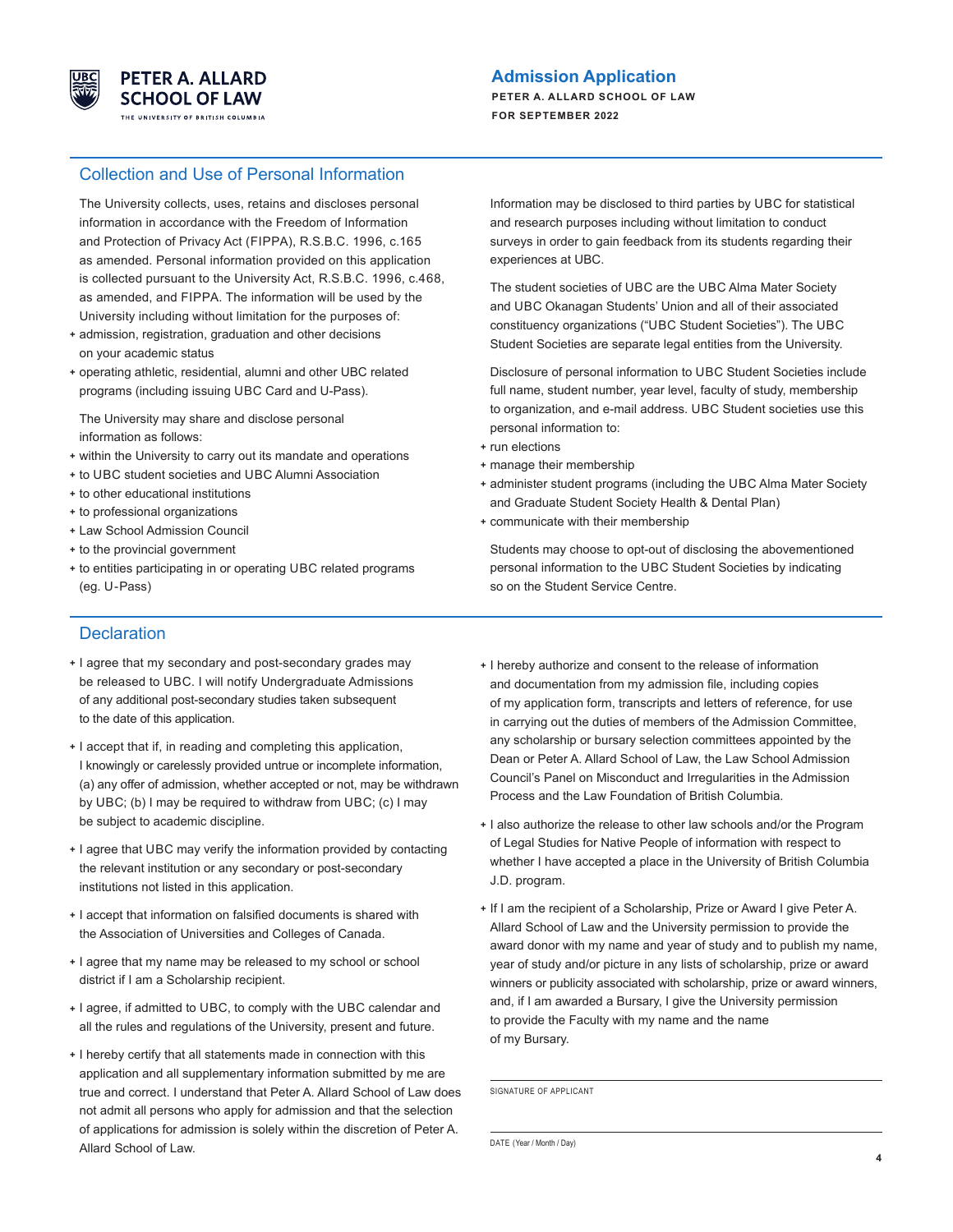

#### **Application Procedures**

**PETER A. ALLARD SCHOOL OF LAW FOR SEPTEMBER 2022**

#### Personal Statement

**Important: The structure of the personal statement has changed recently for applicants under the General category. Please see the following page for detailed instructions. Applicants under the Discretionary, Indigenous, Letter of Permission and Advanced Standing categories are required to submit a personal statement of no more than three pages (approximately 1500 words) with this application.** Personal statements are used in conjunction with letters of reference, academic performance and LSAT scores to assess admissibility and to evaluate candidates for entrance scholarships.

Generally, the purpose of the personal statement is to provide the Admissions Committee with any information an applicant considers relevant to the consideration of her or his application. The Admissions Committee would like to see several kinds of information from you in order to make its decision. First, if your academic performance in

#### **Application Procedures Checklist**

- Completed Application Form. **Please apply online, if possible**.
- □ Personal Statement.
- □ Application Fee of \$96.75 (CDN) by cheque or money order made payable to the University of British Columbia.
- □ One official transcript from each university or college you have attended (other than the University of British Columbia) forwarded from the institution directly to Law Admissions at the time of application. Final official transcripts for any courses taken during the application period must be submitted by June 30. Transcripts in languages other than English must be evaluated by an accredited evaluation service.
- $\Box$  Currently active LSAT file number for all applicants. We will access your score directly from the Law School Admission Council.
- Two letters of reference for **Discretionary**, **Indigenous**, **Transfer**, **Visiting (Letter of Permission)**, and **Advanced Standing** applicants only.
- $\Box$  Evidence of your eligibility to apply in the Indigenous category, where applicable.
- □ Letter of Good Standing from your current law school for **Transfer** applicants.
- □ Letter of Permission from the Associate Dean of your current law school for **Visiting (Letter of Permission)** applicants.
- Evaluation Letter from the NCA for **Advanced Standing** applicants.
- $\Box$  Corroborative documentation where appropriate.
- $\Box$  Letter outlining reasons for applying for part-time studies, where applicable.

some limited period was affected by a short-term medical condition or other circumstances, information about this should be provided, along with supporting documentation. Second, a personal statement should also highlight those aspects of your personal history that enhance your application. For example, a personal statement should set out the relevant information about: academically related extra-curricular activities, community involvement, work (both paid and volunteer) experience, parental or caregiver responsibilities, and relevant personal characteristics and attributes. And lastly, the Admissions Committee is particularly interested in you telling us why you want to study law, what makes you well-suited to the study of law (e.g., the particular skills, interests and/or experiences you have), and what contributions you think you would make to the Peter A. Allard School of Law.

 **Please read the information given in the J.D. Admission Guide or on our faculty website, concerning admission requirements and application procedures.** 

 **Return this completed form, personal statement and supporting documentation by the below deadlines to:** 

JD Admissions Peter A. Allard School of Law 1822 East Mall, Vancouver, BC V6T 1Z1

#### **General, Discretionary and Indigenous Applicants**

- **A** Application must be submitted (or postmarked) on or before December 1. All supporting documentation must be submitted (or postmarked) on or before December 1, including a current transcript for all completed courses, with a final transcript showing completion of undergraduate degree to follow by June 30;
- **B** Final official transcripts for those still enrolled in undergraduate studies must be postmarked on or before June 30.

#### **Transfer, Visiting (Letter of Permission), and Advanced Standing Applicants**

 All materials and the application fee must be postmarked on or before April 30, except for law transcripts, which are due as soon as final grades have been released (first week of June at the latest) as upper-level decisions are typically made by the end of June.

**We strongly advise applicants to submit their first year applications during the fall, as candidates will be considered for admission as soon as their files are complete.**